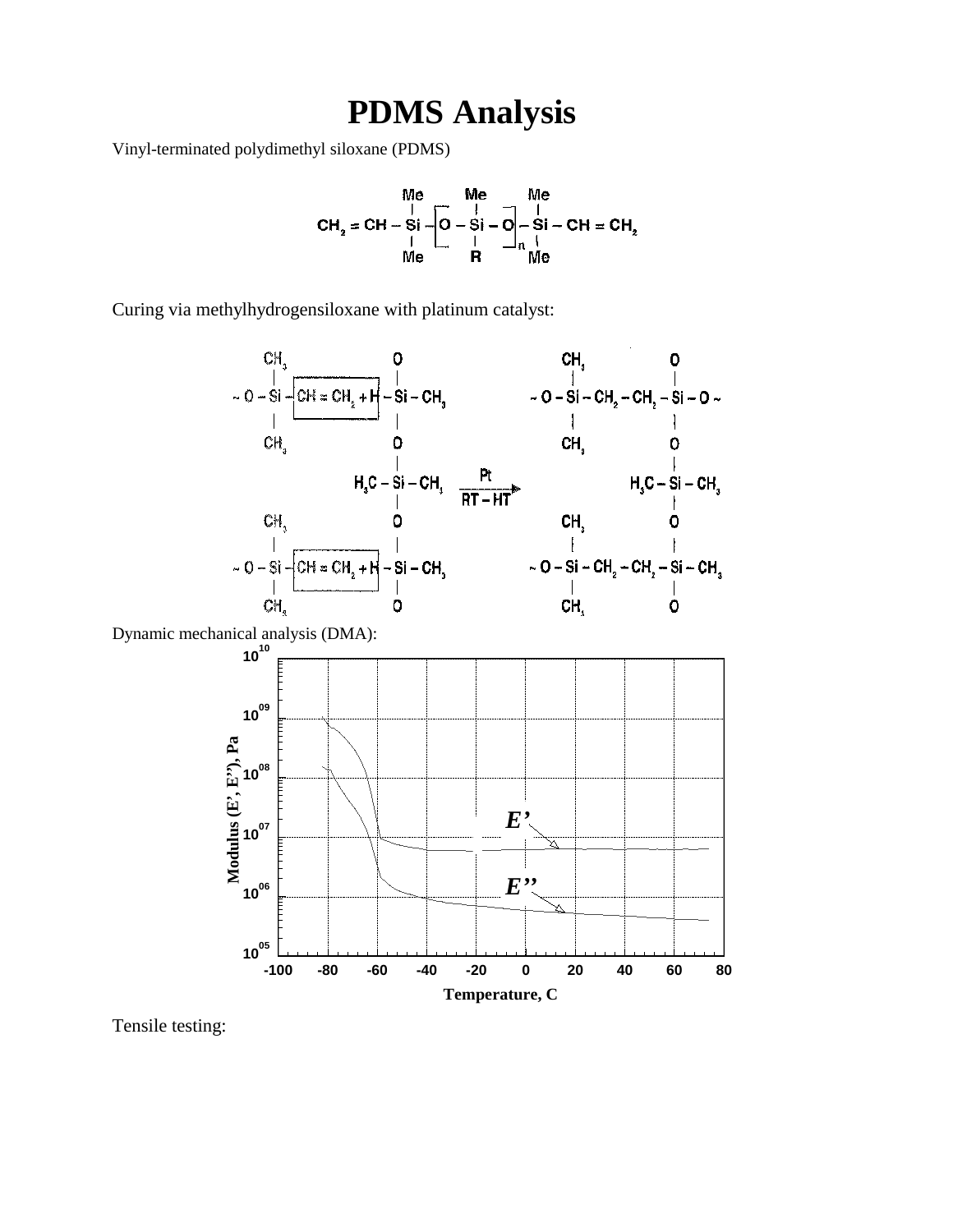

Mooney-Rivlin equation:

$$
\sigma = 2\left(\lambda - \frac{1}{\lambda^2}\right)\left(C_1 + \frac{C_2}{\lambda}\right) \rightarrow \frac{\sigma}{2\left(\lambda - \frac{1}{\lambda^2}\right)} = C_1 + \frac{C_2}{\lambda}
$$
\n(1)

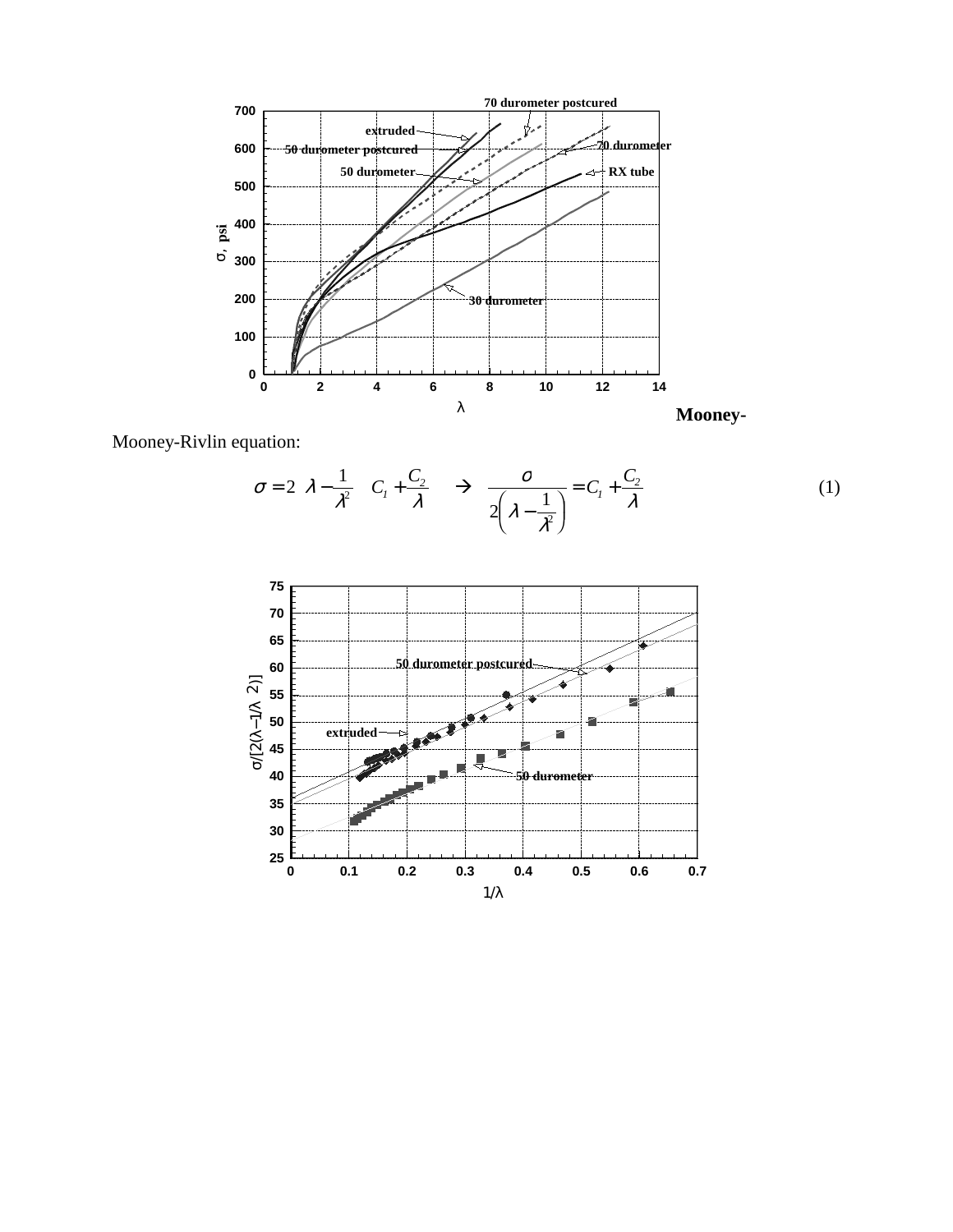

Finite element analysis of PDMS tube:





2. Partially compressed:



3. Fully compressed